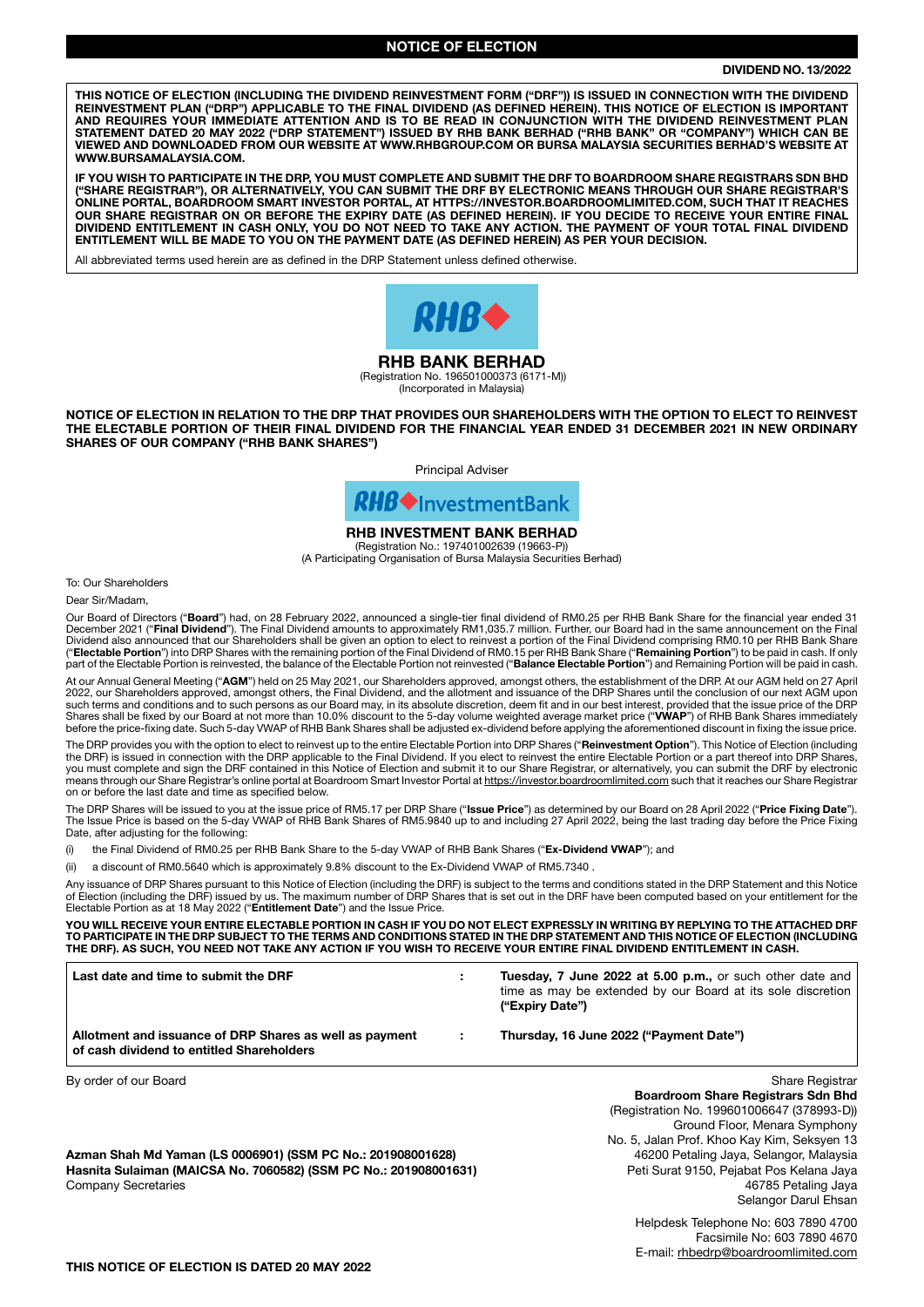## DIVIDEND REINVESTMENT FORM

| MADE TO YOU ON THE PAYMENT DATE AS PER YOUR DECISION.                                                         |  |
|---------------------------------------------------------------------------------------------------------------|--|
| CASH ONLY. YOU DO NOT NEED TO TAKE ANY ACTION. THE PAYMENT OF YOUR TOTAL FINAL DIVIDEND ENTITLEMENT WILL BE   |  |
| REGISTRAR ON OR BEFORE THE EXPIRY DATE. IF YOU DECIDE TO RECEIVE YOUR ENTIRE FINAL DIVIDEND ENTITLEMENT IN    |  |
| THE DRP. YOU MUST COMPLETE AND SUBMIT THIS DRF TO OUR SHARE REGISTRAR. SUCH THAT IT REACHES OUR SHARE         |  |
| THIS DRF IS ISSUED IN CONNECTION WITH THE DRP APPLICABLE TO THE FINAL DIVIDEND. IF YOU WISH TO PARTICIPATE IN |  |
|                                                                                                               |  |

|  | The Board |  | To: |
|--|-----------|--|-----|
|--|-----------|--|-----|

| O. | The Board                                                                                  | <b>КНВФ</b> |
|----|--------------------------------------------------------------------------------------------|-------------|
|    | Name, Address and Central Depository System ("CDS") Account Number of Entitled Shareholder |             |
|    |                                                                                            |             |
|    |                                                                                            |             |
|    |                                                                                            |             |

Dividend (RM)

| NRIC No.<br>Company No.                                               | CDS A/C No. |  |  |  |  |  |  |  |  |  |
|-----------------------------------------------------------------------|-------------|--|--|--|--|--|--|--|--|--|
| Number of RHB Bank Shares held at 5.00 p.m. on Wednesday, 18 May 2022 |             |  |  |  |  |  |  |  |  |  |

### FINAL DIVIDEND ENTITLEMENT

Final dividend of RM0.25 per RHB Bank Share held (1)

Electable Portion of RM0.10 per RHB Bank Share held (2)

Remaining Portion of RM0.15 per RHB Bank Share held (3)

Maximum number of DRP Shares available for Reinvestment Option (4)

#### REINVESTMENT OPTION

# **Please take note that:**<br>(i) If you elect to re

- Throu elect to reinvest part of your Electable Portion into DRP Shares, you are required to fill up the number of DRP Shares that you wish to subscribe for in Part A and complete this DRF by signing and and sing and the co
- 
- filling up the columns provided in Part B.<br>(ii) However, if you submit this DRF by signing and filling up the columns provided in Part B without indicating the number of DRP Shares that you wish to subscribe for in Part A,

# Part A (Please indicate units of shares by typing or writing clearly in ink in the boxes below)

| Number of DRP Shares that you elect to subscribe for under the Reinvestment Option at RM5.17<br>per DRP Share (5) |
|-------------------------------------------------------------------------------------------------------------------|
| (Please note that the Balance Electable Portion will be paid to you in cash)                                      |

Notes:

- 
- 
- 
- 20 par Board has determined that the DRP will be applicable to the Electable Portion of RM0.10 per RHB Bank Share held. If you decide to receive your entire Final Dividend entitlement in cash only, the<br>22 payment of the to
- 

#### Part **B**

I/We\* hereby elect to participate in the DRP and hereby irrevocably agree to subscribe to the total number of DRP Shares under the Reinvestment Option as stated above, at the Issue Price, subject to the<br>terms and condition

I/We\* hereby confirm and declare that:

- 
- (i) Ww<sup>s</sup> have complied with all the requirements in completing this DRF;<br>(ii) We' have provided and filled up all information fields and declarations required under this DRF accurately and completely with valid informatio
- 
- regulations;<br>(iv) I/We\* hereby agree and confirm that should I/we\* fail to meet or comply with all the requirements and information required in this DRF or that the information herein differs from Bursa Depository's record (v) I/We\* further agree that if any one or more of the information, confirmations, declarations stated herein prove to be false, I/we\* agree to indemnify and hold harmless RHB Bank, its Share Registrar and/or
- its other advisers for the DRP against any or all forms of liabilities, losses, damages, costs (on a solicitor client basis) and claims that may be incurred or suffered by me/us\* as a result thereof;<br>(vi) The acceptances
- 

Contact telephone number (during working hours)

| Signature/Authorised Signatory(ies)<br>(Corporate bodies must affix their Common Seal)<br>2022<br>Dated this<br>dav of | <b>Affix</b><br>Malavsian<br><b>Revenue Stamp</b><br>of RM10.00 here | House/Office<br>Mobile No.                                                                            |
|------------------------------------------------------------------------------------------------------------------------|----------------------------------------------------------------------|-------------------------------------------------------------------------------------------------------|
| Last date and time to submit the DRF                                                                                   | sole discretion ("Expiry Date")                                      | Tuesday, 7 June 2022 at 5.00 p.m., or such other date and time as may be extended by our Board at its |
| Allotment and issuance of DRP Shares as well as payment of<br>cash dividend to entitled Shareholders                   | Thursday, 16 June 2022 ("Payment Date")                              |                                                                                                       |

*\* Please delete whichever is not applicable*

THIS DIVIDEND REINVESTMENT FORM IS DATED 20 MAY 2022